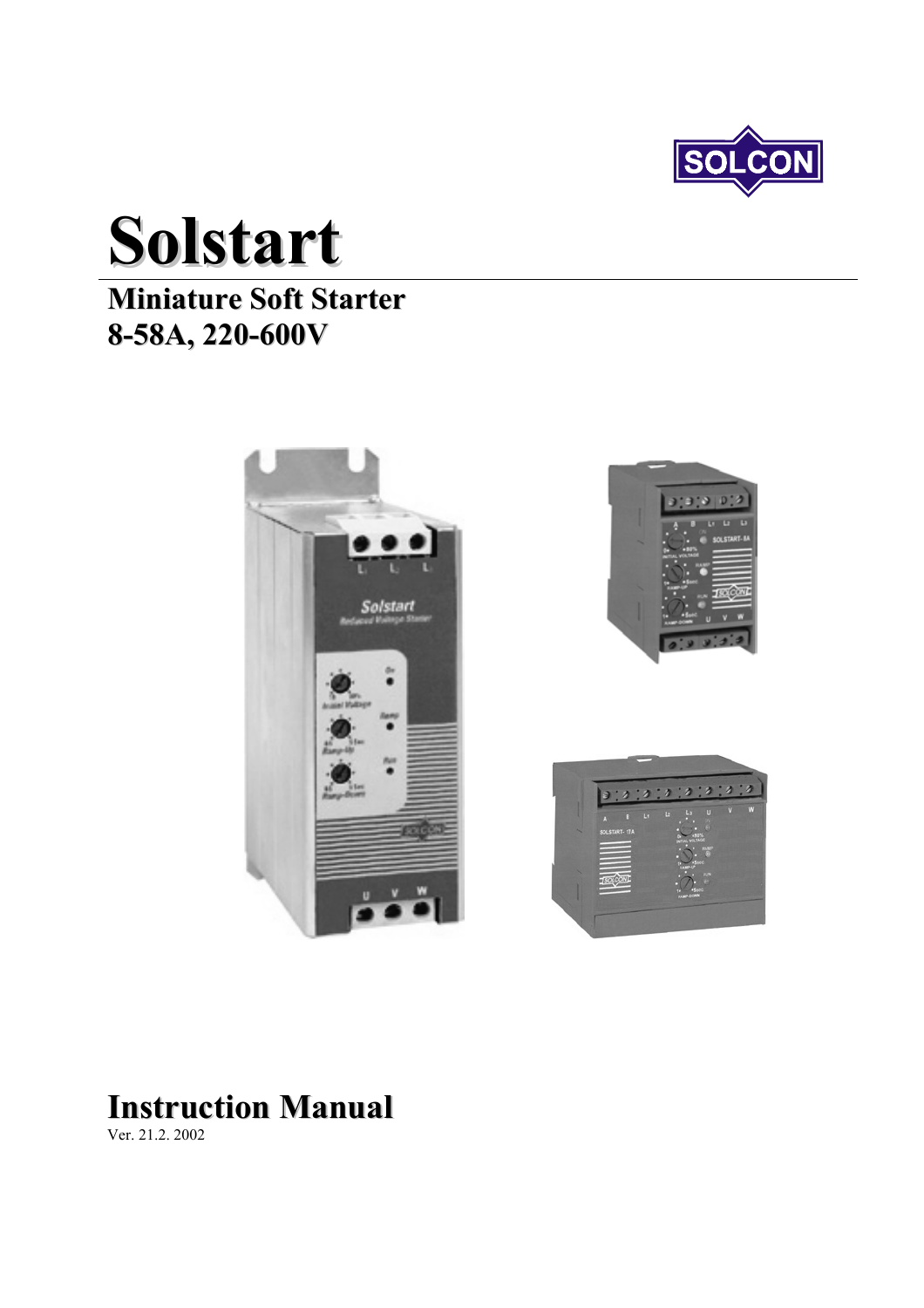### **Table of Contents**

| Page          | <b>Subject</b>                        |
|---------------|---------------------------------------|
| $\mathcal{R}$ | <b>Starter Selection</b>              |
|               | <b>Installation Notes</b>             |
| -5            | Wiring                                |
|               | Starter Settings & Start-up Procedure |
|               | Dimensions                            |
|               | <b>Technical Specification</b>        |
|               |                                       |

#### **Safety**



- Installation, operation and maintenance should be in strict accordance with this manual, national codes and good practice. Installation or operation not performed in strict accordance with these instructions will void manufacturer's warranty.
	- Disconnect all power inputs before servicing the soft-starter and/or the motor.
	- Prior to the installation , check and verify that no parts (bolts, washers, etc) will fall into the starter.

#### **Attention**

- 1. This product was designed and tested for compliance with IEC 947-4-2 for class A equipment.
- 2. Use of the product in domestic environments may cause radio interference, in which case the user may be required to employ additional mitigation methods.
- 3. Utilization category is AC-53a or AC53b. Form1.
- 4. For further information see Technical Specification.

#### **Warnings**



- Internal components and P.C.B's are at Mains potential when the Solstart is connected to mains. This voltage is extremely dangerous and may cause death or severe injury if contacted.
- When the Solstart is connected to Mains, even if start signal has not been issued, full voltage may appear on motor's terminals. Therefore, for isolation purposes it is required to connect an isolating device (C/B, switch, line contactor, etc) upstream to the Solstart.
- Starter must be properly grounded (except 8-22A) to ensure correct operation and safety.
- •Check that Power Factor capacitors are not connected to the output side of the soft starter

The company reserves the right to make any improvements or modifications to its products without prior notice.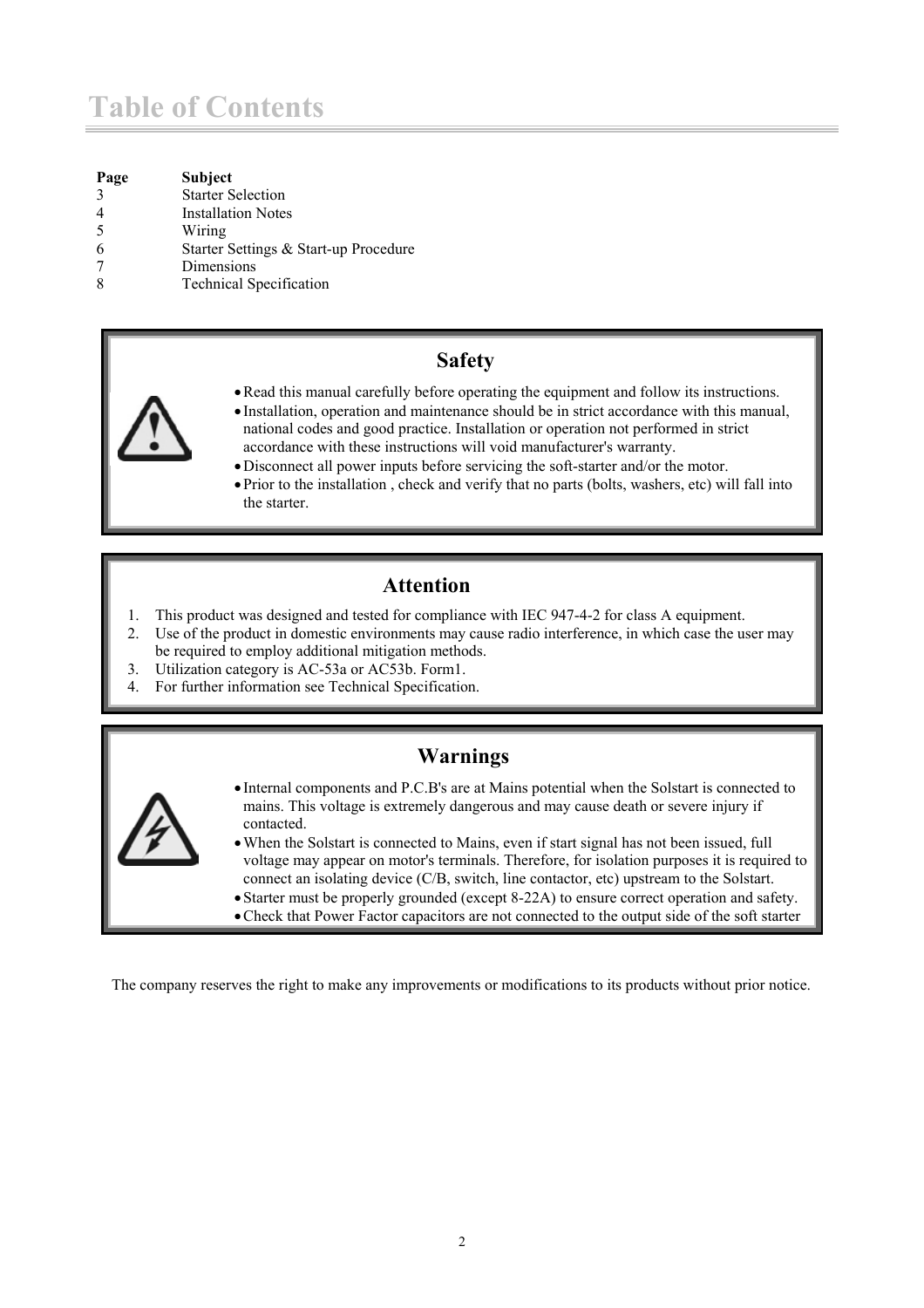The Solstart is a Miniature Analogue soft starter which incorporates two sets of thyristors to start a three phase squirrel cage induction motor. By supplying a slowly increasing voltage, it provides soft start and smooth stepless acceleration, while drawing the minimum current necessary to start the motor.

A Soft Stop feature can be enabled when the Ramp-Down potentiometer is adjusted. When used, upon stop signal (open contact terminals 1and 2), starter's output voltage is slowly reduced to zero.

#### **Soft-Start Characteristics**



#### **Soft-Stop Characteristics**



#### **Solstart Ratings and Frame Sizes**

| Max. Motor | <b>Starter Type</b> | Frame          |
|------------|---------------------|----------------|
| FLA (Amp)  | FLC(Amp.)           | <b>Size</b>    |
|            | Solstart 8          | S <sub>1</sub> |
| 17         | Solstart 17         | S <sub>2</sub> |
| 22         | Solstart 22         |                |
| 31         | Solstart 31         |                |
| 44         | Solstart 44         | S3             |
| 58         | Solstart 58         |                |

#### **Dimensions (mm) & Weights (Kg)**

| <b>Size</b>    | Width | Height | Depth           | Weights $(Kg)$ |
|----------------|-------|--------|-----------------|----------------|
| S1             | 45    | 75     | 110             | 0.42           |
| S <sub>2</sub> | 90    | 75     | 105             | 0.55           |
| S3             | 65    | 190    | $\overline{14}$ |                |

The starter should be selected in accordance with the following criteria:

#### **1. Motor Current & Starting Conditions**

Select the starter according to motor's Full Load Ampere (FLA) - as indicated on its nameplate (even if the motor will not be fully loaded).

The Solstart is designed for operation of:

- 3.5 x In, for 5 Sec. at 40°C.
- Max. Starts per Hour: 4 starts per hour at maximum ratings. Up to 10 starts per hour at light load applications (consult factory).
- **Note**: For very frequent starts (inching applications) the inching current should be considered as the Full Load Current (FLC) – consult factory.

#### **2. Mains Voltage**

Each starter is factory set for one of the following levels according to the Ordering Information.

| Voltage     | Tolerance   |
|-------------|-------------|
| 220 - 240 V | $+10$ -15 % |
| 380 - 415 V | $+10$ -15 % |
| 440 V       | $+10$ -15 % |
| 460 - 500 V | $+10$ -15%  |
| 575 - 600 V | $+10$ -15 % |

Frequency: 50 / 60 Hz.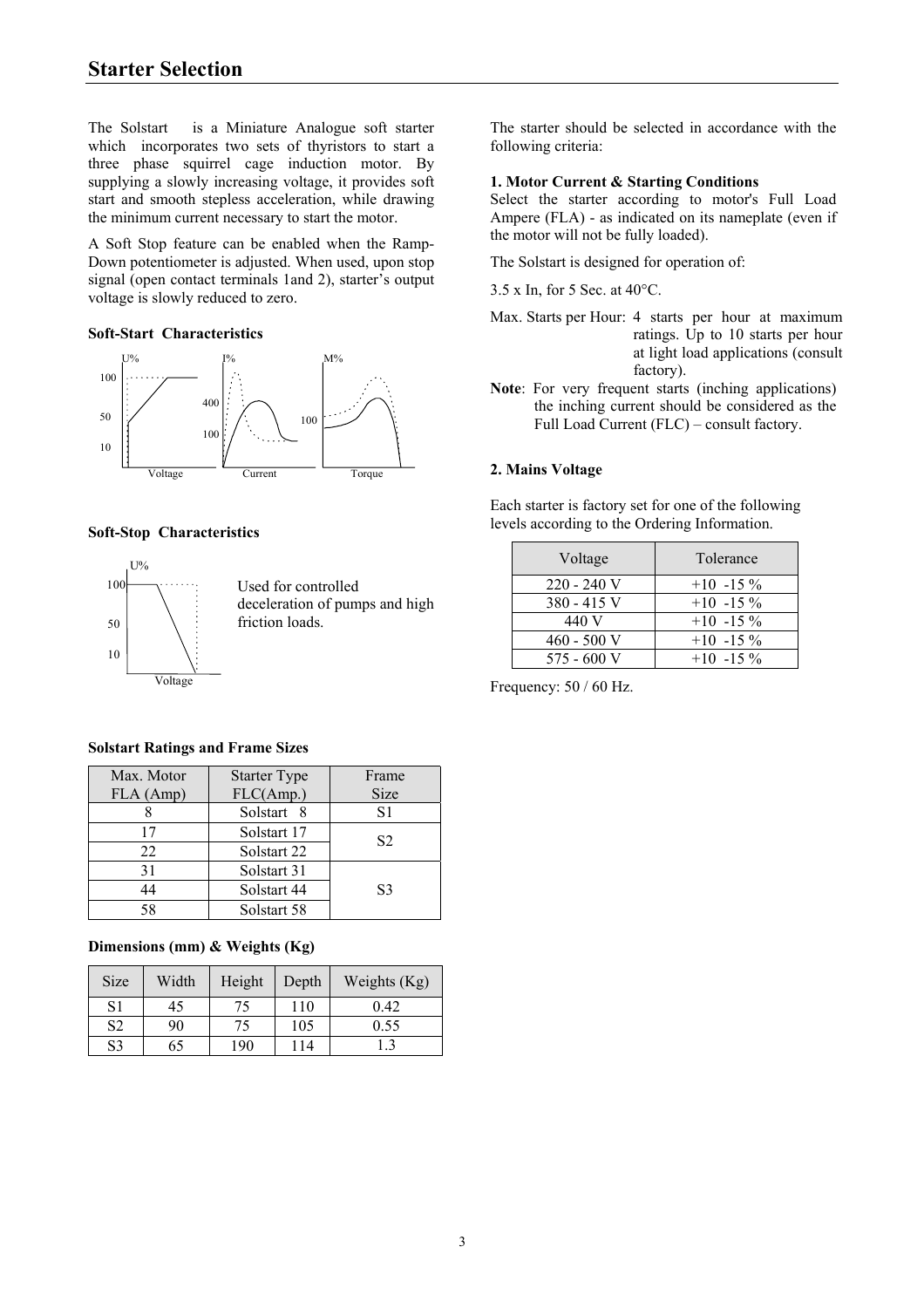#### **Prior to Installation**

Check that Motor's Full Load Ampere (FLA) is lower than or equal to starters Full Load Current (FLC) and that Mains voltage is equal to the rated voltage of the starter.

#### **Mounting**

- The starter must be mounted vertically. Allow sufficient space above and below the starter for suitable airflow.
- It is recommended to mount the starter directly on the rear metal plate of the switchgear for better heat dissipation.
- Do not mount the starter near heat sources.
- Protect the starter from dust and corrosive atmospheres.

#### **Temperature Range and Heat Dissipation**

The starter is rated to operate over a temperature range of  $-10$ <sup>o</sup>C (14<sup>o</sup>F) to  $+40$ <sup>o</sup>C (104<sup>o</sup>F).

Relative non-condensed humidity inside the enclosure should not exceed 93%.

The heat dissipation during continuous operation is Approx.  $0.3 \times \ln(\text{in watts})$ .

**Example**: When motor's current is 17 Amp, heat dissipation will be approx. 5.1 watts.

Internal enclosure heating can be reduced through the use of additional ventilation.

#### **Additional Ventilation**



General purpose enclosure with filter on the air inlet and Fan on air outlet.



Fan, creating air circulation

#### **Voltage Spike Protection**

Voltage spikes can cause malfunction of the starter and damage the SCRs. When expected, use suitable protection such as Metal Oxide Varistors (consult factory for further details).

#### **Short Circuit Protection**

The Solstart should be protected against a short circuit by Thyristor Protection fuses. The recommended  $I^2$ t values are:

| <b>Solstart Type</b> | $I^2t$ |
|----------------------|--------|
| Solstart 8           | 400    |
| Solstart 17          | 500    |
| Solstart 22          | 560    |
| Solstart 31          | 3000   |
| Solstart 44          | 6000   |
| Solstart 58          | 12000  |

#### **Caution**

Power factor correction capacitors must not be installed on starter's Load side. When required, Install capacitors on the Line side.

#### **Warning**

When Mains voltage is connected to the starter, even if start signal has not been initiated, full voltage will appear on the starter's load terminals. Therefore, for isolation purposes it is required to connect an isolating device (C/B, switch, line contactor, etc) upstream to the Solstart (on the Line Side).

#### **Built-in Bypass**

The Solstart incorporates two internal bypass relays allowing current flow through the thyristors only during starting process. At the end of the starting process the built-in relays bypass the thyristors and carry the current to the Motor.

Upon stop signal, or in case of fault, the bypass relays will open and stop the motor.

When Ramp-Down potentiometer is set to allow soft-Stop process, upon stop command, the bypass relays will open immediately and the current will flow through the thyristors. The voltage will then be reduced slowly and smoothly to zero.

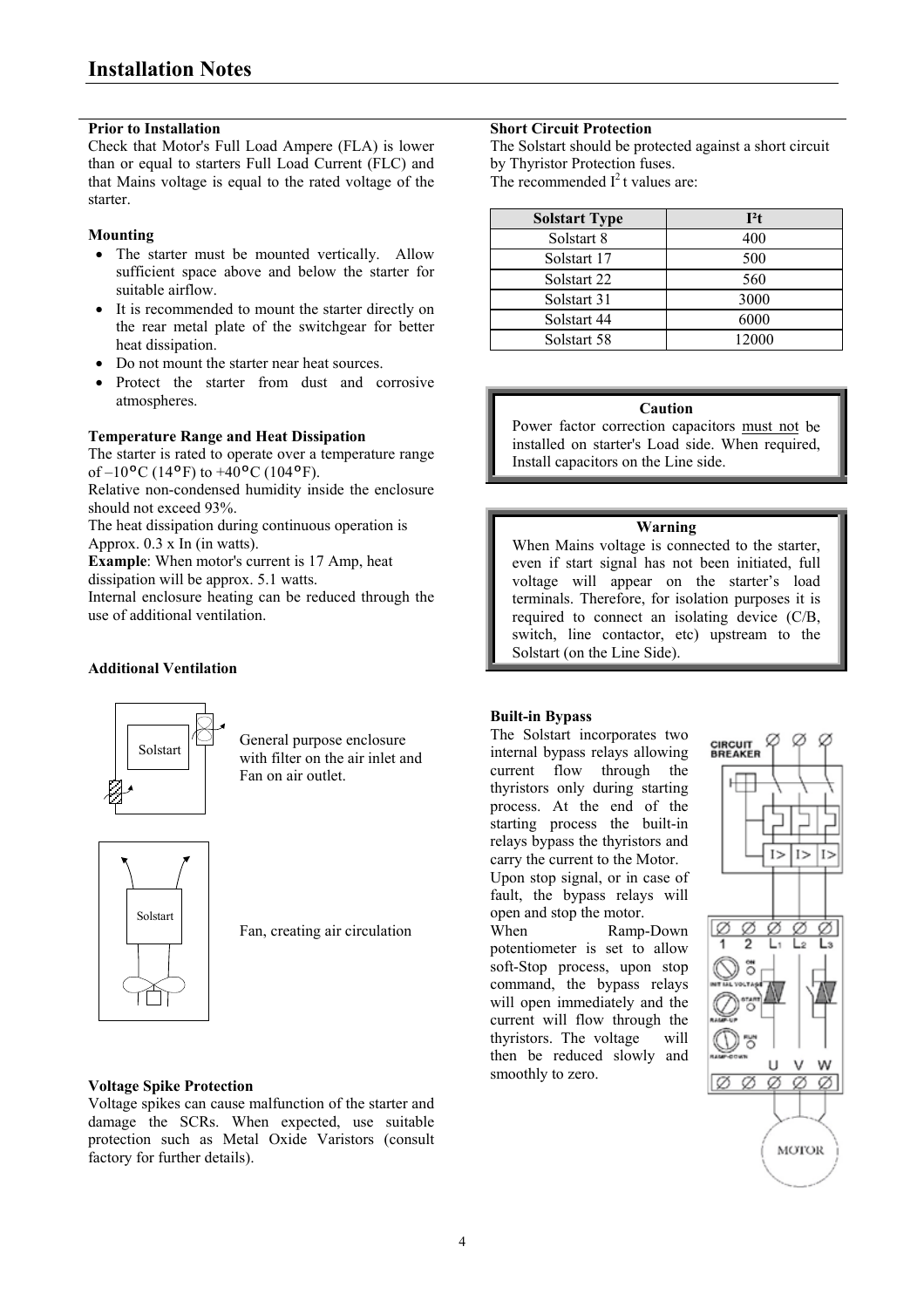#### **Block and Connection Diagram**



#### **Connection Diagram**



**Stop / Start......................................... Terminals 1 - 2**  By voltage free contact (Dry contact) Close: Start command. Open : Stop command.



#### **End of Acceleration (E.O.A) .......... Terminals 3 - 4**

EOA relay exists only in starters 31-58A. Voltage free, N.O., 5A / 250VAC, 2000VA max., The contact closes after the time adjusted on the "Ramp-Up" potentiometer. The contact returns to its original position on stop signal, on fault condition, upon voltage outage and at the beginning of Soft Stop.

#### **Warning**

Start/Stop with a maintained contact ! When the line contactor is operated by a maintained contact, in case of Mains failure, the motor will be automatically restarted upon voltage restoration.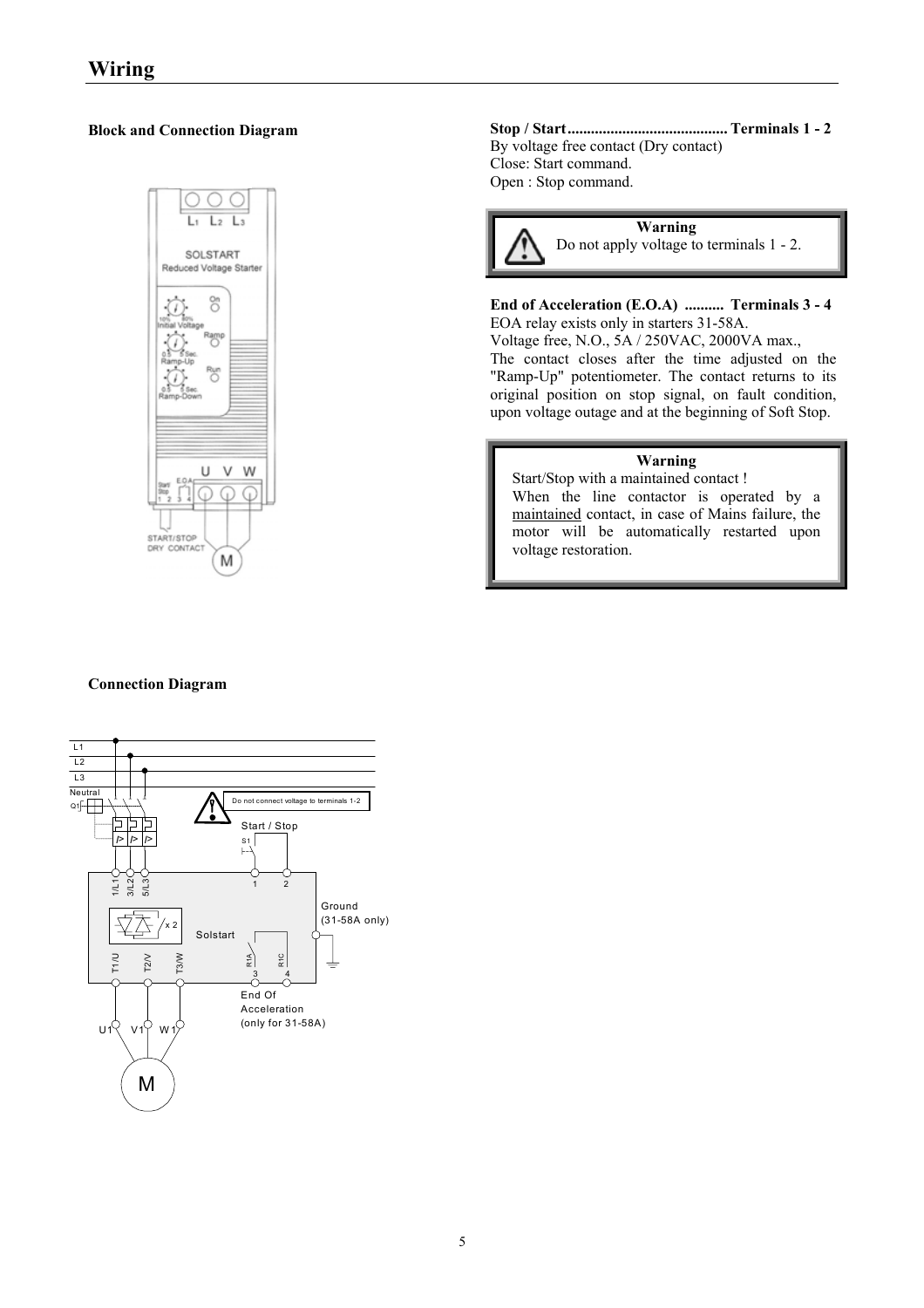#### **Front Panel Layout**



#### **Initial Voltage**

Determines the initial voltage to the motor (The torque is directly proportional to the square of the voltage). Range : 10-80% of nominal

voltage.



100%

 $U$ % 100%

This adjustment also determines the inrush current and mechanical shock.

Too high of a setting may cause high initial mechanical shock and high inrush current.

Too low of a setting may result in prolonged time until motor starts revolving. The motor should start revolving immediately after Start signal.

#### **Ramp-up Time**

.

Determines motor's voltage rampup time from initial to full voltage. Range: 0.5-5 sec.

It is recommended to set Ramp-Up Time to the minimum acceptable value.

**Ramp-Down time (Soft-stop)** 

Used to control deceleration of high friction loads. When Ramp-Down potentiometer is set, upon stop signal the starter output voltage is gradually ramped down. Range: 0.5-5 sec.



0.5 5 Sec.

When "Ramp-down Time" is set to minimum (0.5Sec), the motor will stop immediately.

#### **Startup Process**

- 1. Set Initial Voltage potentiometer to mid scale  $\frac{1}{2}$  (approx. 40%)
- 2. Set Ramp-Up potentiometer to approx. 3 sec.
- 3. Connect Mains voltage to starter Line terminals.
- 4. Start the motor. If it begins revolving shortly after start signal proceed to Para. 5. If not, increase Initial Voltage setting until motor starts to turn shortly after start signal.
- 5. When initial inrush current and mechanical shock are too high, decrease Initial Voltage setting and proceed to paragraph 6.
- 6. Disconnect the start command (open Terminals 1 and 2) and wait until the motor stops.
- 7. Slightly increase Initial Voltage adjustments to U% allow for load variations.
	- 8. Start the motor again and verify that acceleration process to full speed is as required.
	- 9. If acceleration time is too short, increase Ramp-Up time setting.

When Soft stop is required, set Ramp-Down Potentiometer to the required time (minimum deceleration time is recommended).

Check that soft stopping process is as required.

#### **Note:**

If Ramp Down potentiometer is not in the minimum setting. Emergency stop may be performed by disconnecting the mains voltage.

#### **Example of Starting Curves**

#### Light Loads - Pumps, Etc. Initial Voltage - set 40%

Ramp-up time - set 3 sec.



Upon start, the voltage quickly increases to the Initial Voltage value (40% Un) and then gradually ramps-up to nominal.

The current will simultaneously increase to peak current value, before smoothly decreasing to the operating current. Motor will quickly and smoothly accelerate to full speed.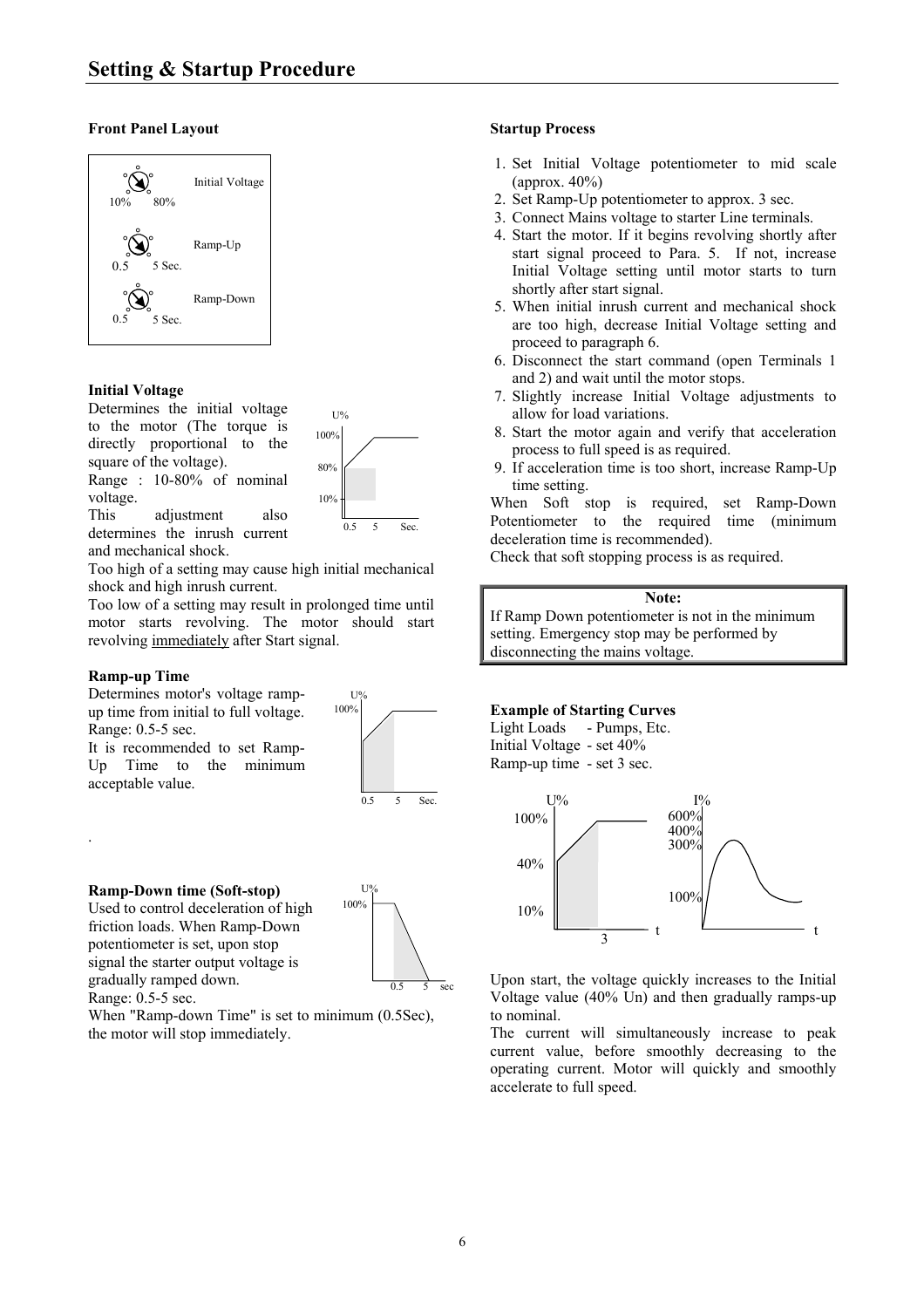